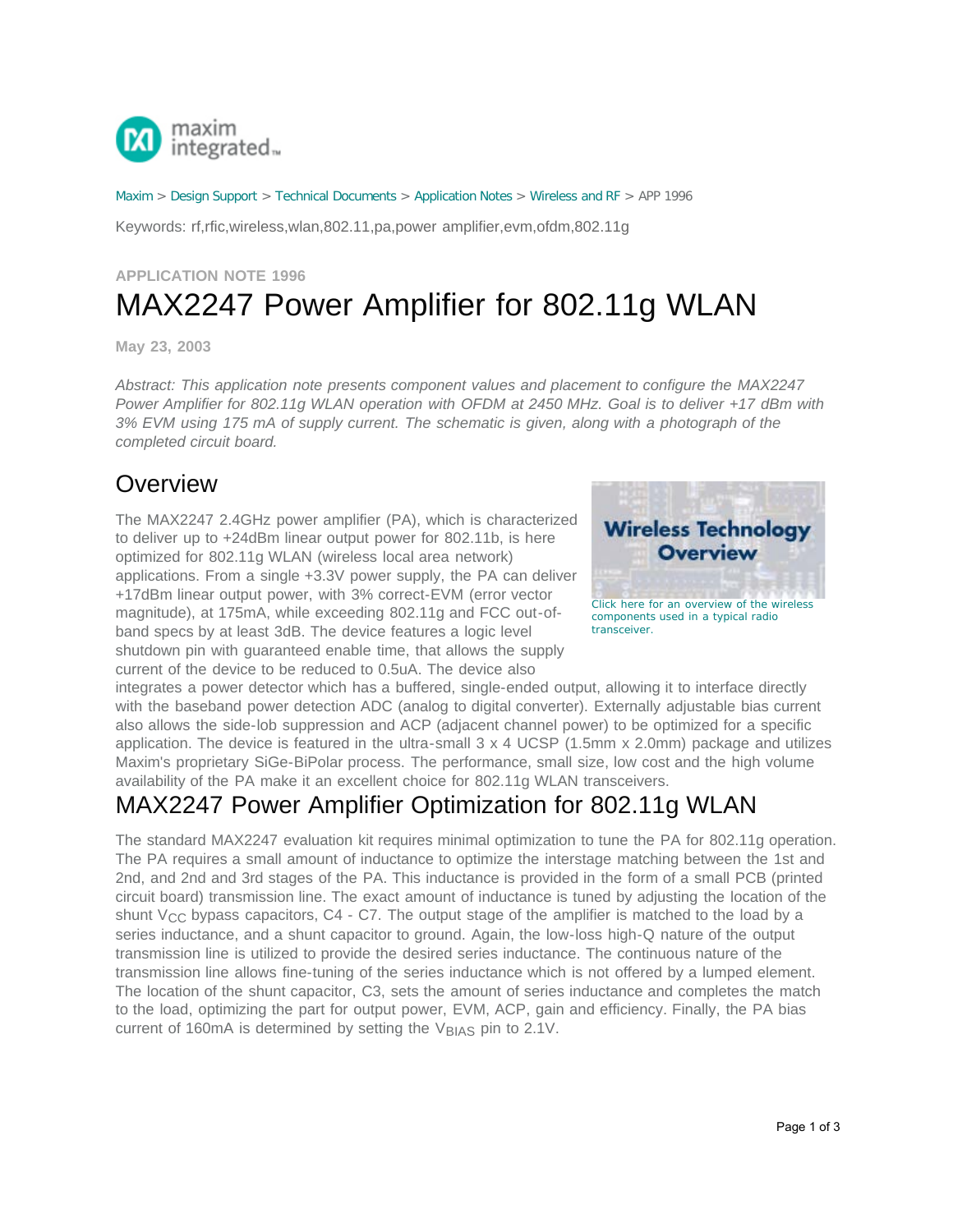

*Figure 1. schematic of the MAX2247, optimized for 802.11g.* 



*Figure 2. optimum location of the VCC1 and VCC2 bypass capacitors, and output matching capacitor.*